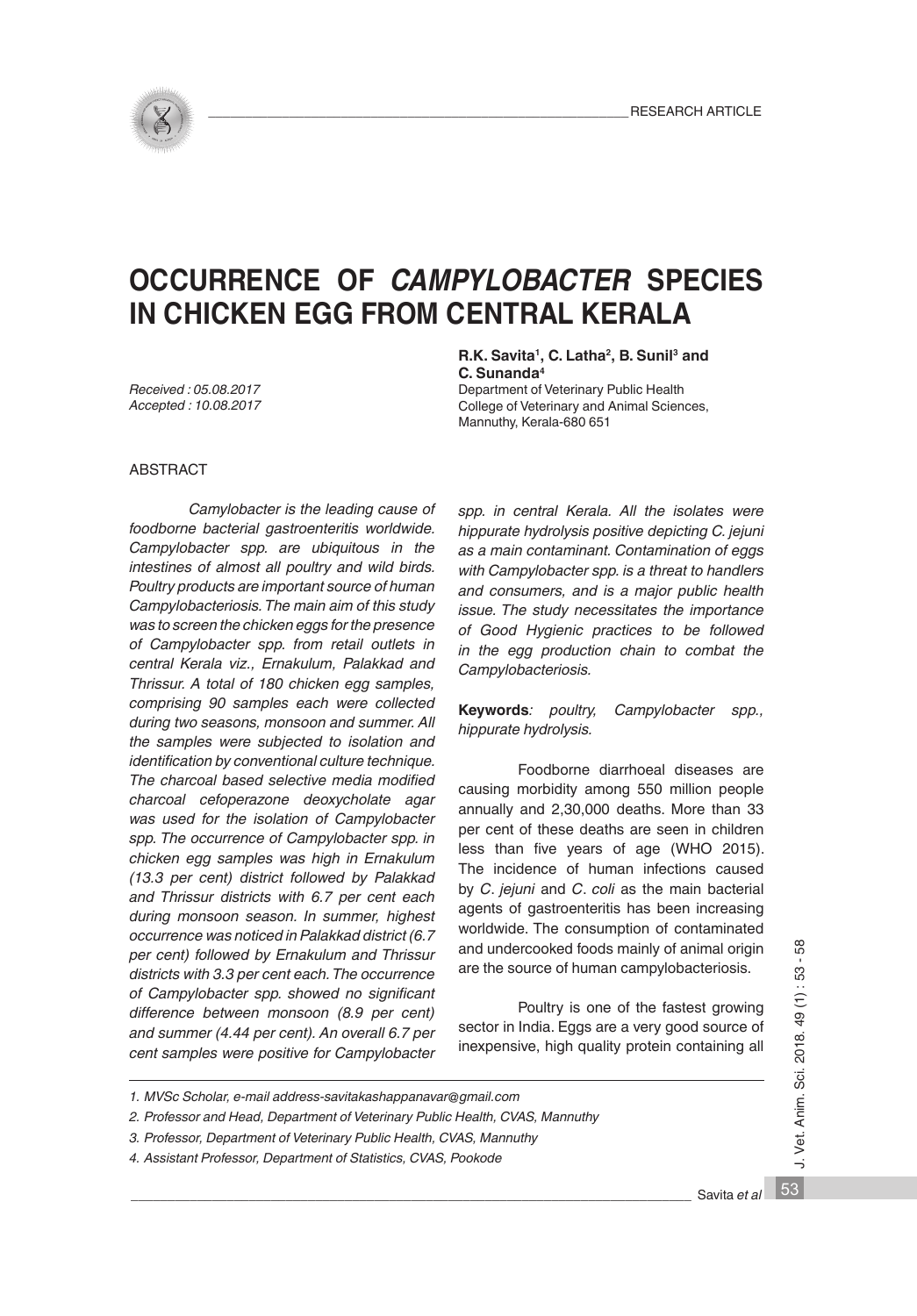essential amino acids, fatty acids, vitamins A, D, E, choline, folate, calcium, magnesium, iron and zinc. India stands fifth in egg production and 17<sup>th</sup> in world poultry production (USDA 2014). Poultry is an important asymptomatic carrier of *Campylobacter* spp. Campylobacter infection mainly causes gastroenteritis in humans as well as in domestic animals. Septicaemia, bloody diarrhoea, vomiting, abdominal pain, fever and ulcerative colitis are characteristic symptoms in man. In about one in 1000 cases, the infection is followed by Guillain Barre Syndrome two to three weeks later, a debilitating inflammatory polyneuritis. Other possible autoimmune diseases from Campylobacter infections include Miller Fisher syndrome and Reiter's syndrome or reactive arthritis.

Poultry are major reservoirs of *Campylobacter* spp. but there is dearth of information regarding the occurrence of *Campylobacter* spp. in chicken eggs from retail outlets. By considering these factors the present study was undertaken with the objective of screening chicken eggs for the presence of *Campylobacter* spp. from retail outlets in central Kerala.

#### **Materials and Methods**

#### *Collection of samples*

A total of 180 chicken egg samples, comprising of 90 samples each were collected during two seasons, monsoon (June to September) and summer (February to May). In each season the egg samples were collected from three retail outlets each from three districts of central Kerala *viz*., Ernakulum, Palakkad and Thrissur. Eggs were collected aseptically and placed into individual air tight polythene covers sterilized by UV light. All the collected samples were immediately brought to the laboratory and were processed within four hours of collection to ensure that the organisms remain viable and culturable.

### *Processing of samples*

Swabbing of intact eggs was done according to the procedure described by Evancho *et al.* (2001). A sterile cotton swab

(HiMedia) was taken aseptically by grasping the end of the stick and moistened with phosphate buffered saline (HiMedia) and the excess diluent in the swab was removed by gentle pressing of the swab on the inside of test tube containing 30 ml sterile diluent. The swab handle was placed at 30 $^{\circ}$  angle contact with the egg surface. The swab head was rubbed slowly and thoroughly over the surface three times, reversing direction between strokes. The swab head was then returned to the diluent tube and shaked vigorously, making 50 complete cycles in 10 sec, striking the palm of the other hand at the end of each cycle. This formed the triturate of the egg surface swab.

#### *Isolation and identification of Campylobacter spp***.**

Twenty five millilitres of the egg surface swab triturate was enriched in 225 ml modified Charcoal Cefoperazone Deoxycholate (mCCD) broth (HiMedia). Loopful of the samples from mCCD broth were selectively plated on to Blood Free *Campylobacter* Selectivity (modified Charcoal Cefoperazone Deoxycholate, mCCD) agar (HiMedia) media supplemented with CAT (Cefoperazone, Amphotericin B and Teicoplanin) selective supplement (FD 145), *Campylobacter* supplement V (FD 067) and Polymyxin B selective supplement (FD 003) as per the procedure described by Chon *et al*., 2012. The plates were incubated under microaerophilic conditions consisting of five per cent carbon dioxide at 42°C for 48h. Greyish, shiny, flat, moistened and mucoid colonies with tendency to spread, and with or without metallic sheen (Fig. 1) were selected for further



**Fig. 1.** *Campylobacter jejuni* on modified Charcoal Cefoperazone Deoxycholate agar plate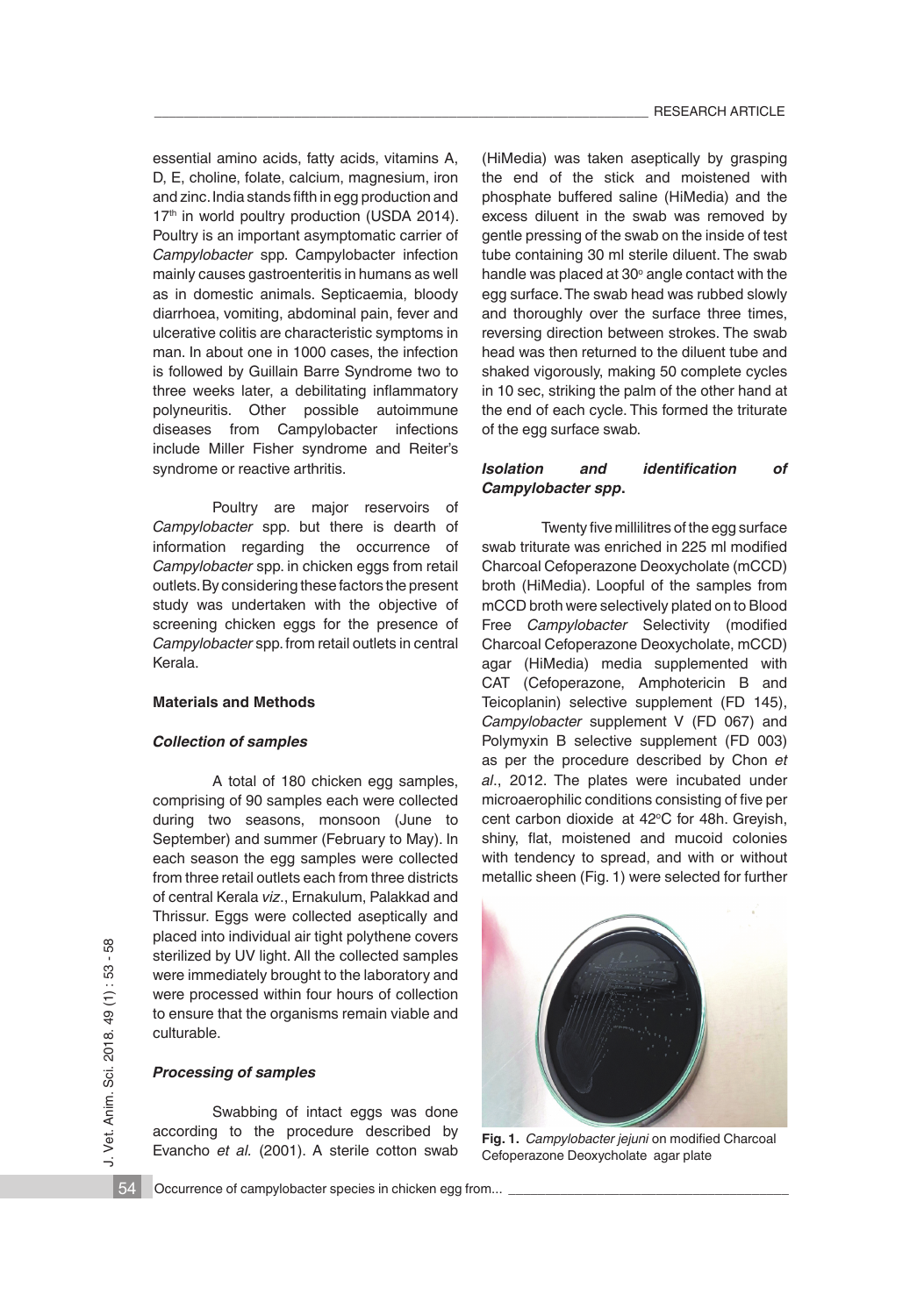characterization. The suspected colonies of *Campylobacter* spp. were subjected to various biochemical test described by Tenover and Fennell (1992).

## *Statistical analysis*

 The data obtained were statistically analysed using the SPSS version 24.0. The significance of occurrence of *Campylobacter* spp. between different districts was analysed using chi-square with multiple proportion test. By using Z test for comparing two proportions, the significant difference during two seasons was analysed.

## **Results and Discussion**

 In a total of 90 chicken egg samples each analysed during monsoon and summer, 13.3 per cent samples from Ernakulum and 6.7 per cent samples each from Palakkad and Thrissur districts were positive for *Campylobacter* spp. in monsoon season (Table 2). In summer, 6.7 per cent samples from Palakkad district and 3.3 per cent samples each from Ernakulum and Thrissur districts yielded *Campylobacter* spp. (Table 3). In a total of 180 chicken egg samples analysed during two seasons, 8.9 per cent samples were positive for *Campylobacter*  spp. in monsoon and 4.44 per cent samples in summer. Results obtained in the study are in accordance with the report of Renu *et al*. (2011) from Izatnagar, India and Joby (2016) from Thrissur, who observed highest occurrence of *Campylobacter* spp. during monsoon season with 10 and 6.67 per cent respectively when compared to summer. Renu *et al*. (2011) isolated four per cent and Joby (2016) could not isolate any *Campylobacter* spp. during summer. Rahimi and Tajbakhsh (2008) from Iran, Nather *et al*. (2009) from Germany and Vandeplas *et* 



**Fig. 2.** Hippurate hydrolysis positive samples

*al*. (2009) ) from Belgium reported higher rate in the occurrence of *Campylobacter* spp. during summer months with 66.5, 53 and 100 per cent occurrence rate respectively, which were contrary with the present study.

 The occurrence of *Campylobacter* spp. in chicken egg samples collected from three districts of central Kerala was statistically analysed and it was found that there was no significant difference between the occurrence of the organism from the three districts. By using Z test by comparing two proportions, the occurrence of *Campylobacter* spp. showed no significant difference between the two seasons, monsoon and summer.

Line (2006) reported that higher colonization of *C*. *jejuni* in chickens was promoted by high relative humidity in the environment, which might be a reason for higher occurrence for *Campylobacter* spp. during monsoon season. The average relative humidity of 85.56 per cent was noticed during monsoon season in central Kerala attributing to the increased occurrence of *Campylobacter* spp. in the present study.

The present study revealed that the overall occurrence of *Campylobacter* spp. in chicken eggs was 6.67 per cent which was in accordance with the results of Jonaidi-Jafari *et al*. (2016) who had isolated *Campylobacter* spp. from 7 per cent egg samples collected from supermarket in Iran. The reports of Messelhausser *et al*. (2011) from Germany and Joby (2016) showed 4.1 and 3.33 per cent occurrence of *Campylobacter* spp. in chicken eggs which were lower than the present study. Modirrousta *et al*. (2016) from Iran reported 31.6 per cent occurrence of *Campylobacter* spp. which was higher than the present study. Safaei *et al*. (2011) from Iran could not isolate any *Campylobacter* spp. from eggs collected from supermarket.

Higher occurrence of *Campylobacter* spp. in retail chicken eggs can be attributed to the contamination of the chicken eggs from excreta, dust and the litter material adhered to the egg shell surface. Contaminated plastic trays, environmental contamination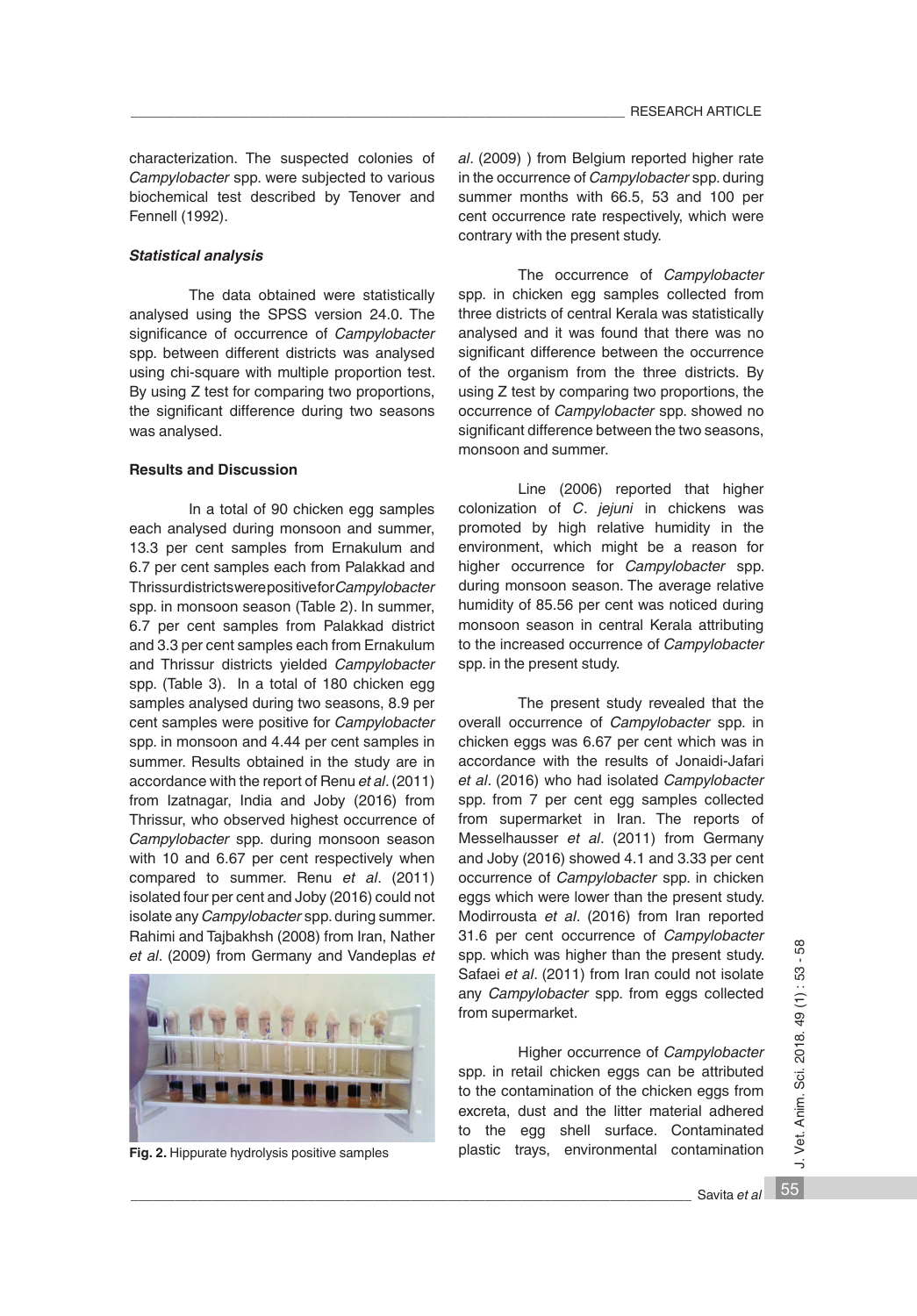| SI. | <b>Tests</b>                                       | <b>Biochemical reactions</b> |           |           |                |
|-----|----------------------------------------------------|------------------------------|-----------|-----------|----------------|
| No. |                                                    | C. jejuni                    | C. coli   | C. lari   | C. upsaliensis |
| 1   | Gram staining                                      |                              |           |           |                |
| 2   | Oxidase                                            | $+$                          | $\ddot{}$ | $+$       | $\ddot{}$      |
| 3   | Catalase                                           | $+$                          | $^{+}$    | $\ddot{}$ | -              |
| 4   | Motility                                           | $+$                          | $\ddot{}$ | $\ddot{}$ | $^{+}$         |
| 5   | Aerobic growth test at 37°C                        | $\overline{a}$               |           |           | -              |
| 6   | Growth at 25°C under microaerophilic<br>conditions |                              |           |           |                |
| 7   | Growth at 42°C under microaerophilic<br>conditions | $+$                          | $\ddot{}$ | $\ddot{}$ | $^{+}$         |
| 8   | Hippurate hydrolysis                               | $+$                          |           |           |                |
| 9   | Indoxyl Acetate hydrolysis                         | $+$                          | $\ddot{}$ |           | $^{+}$         |
| 10  | H <sub>2</sub> S on TSI agar medium                |                              | D         |           |                |
| 11  | Sensitivity to Nalidixic acid                      | S                            | S         | R         | S              |
| 12  | Resistance to Cephalothin                          | R                            | R         | R         | S              |

**Table 1.** Biochemical reactions of common *Campylobacter* spp.

 $+$   $\rightarrow$  90% or more of strains are positive;  $\rightarrow$  90% or more of strains are negative;

 $D \rightarrow 11$ -89% of strains are positive; R  $\rightarrow$  Resistant; S  $\rightarrow$  Susceptible.

|  |  | Table 2. Occurrence of Campylobacter spp. in chicken egg in monsoon |
|--|--|---------------------------------------------------------------------|
|--|--|---------------------------------------------------------------------|

|                  | <b>Samples analysed</b> | <b>Positive samples</b> |                    |  |
|------------------|-------------------------|-------------------------|--------------------|--|
| <b>Districts</b> |                         | No.                     | Per cent           |  |
| Ernakulum        | 30                      | 4                       | 13.30 <sup>a</sup> |  |
| Palakkad         | 30                      |                         | 6.70 <sup>a</sup>  |  |
| Thrissur         | 30                      |                         | 6.70 <sup>a</sup>  |  |
| Total            | 90                      | 8                       | 8.90               |  |

Figures bearing same superscripts do not differ significantly (p>0.05)

**Table 3.** Occurrence of *Campylobacter* spp. in chicken egg in summer

| <b>Districts</b> | <b>Samples analysed</b> | <b>Positive samples</b> |                   |  |
|------------------|-------------------------|-------------------------|-------------------|--|
|                  |                         | No.                     | Per cent          |  |
| Ernakulum        | 30                      |                         | 3.30 <sup>a</sup> |  |
| Palakkad         | 30                      |                         | 6.70 <sup>a</sup> |  |
| Thrissur         | 30                      |                         | 3.30 <sup>a</sup> |  |
| Total            | 90                      |                         | 4.44              |  |

Figures bearing same superscripts do not differ significantly (p>0.05)

and handling personal can act as sources of contamination.

All the isolates in the present study were subjected to biochemical tests (Table 1) and all the isolates showed hippurate hydrolysis (Fig. 2) indicating the contamination by *C*. *jejuni*. *Campylobacter jejuni* is the most common contaminant isolated from egg

surface as *C*. *jejuni* colonisation in poultry is higher leading to faecal contamination of eggs (Parkar *et al*., 2013). In the present study 6.67 per cent chicken eggs collected from retail outlets of central Kerala were positive for *C*. *jejuni*. Joby (2016) from Thrissur reported that, all the isolates (3.3 per cent) obtained from retail eggs were *C*. *jejuni* positive. Thus the present study reveals that chicken eggs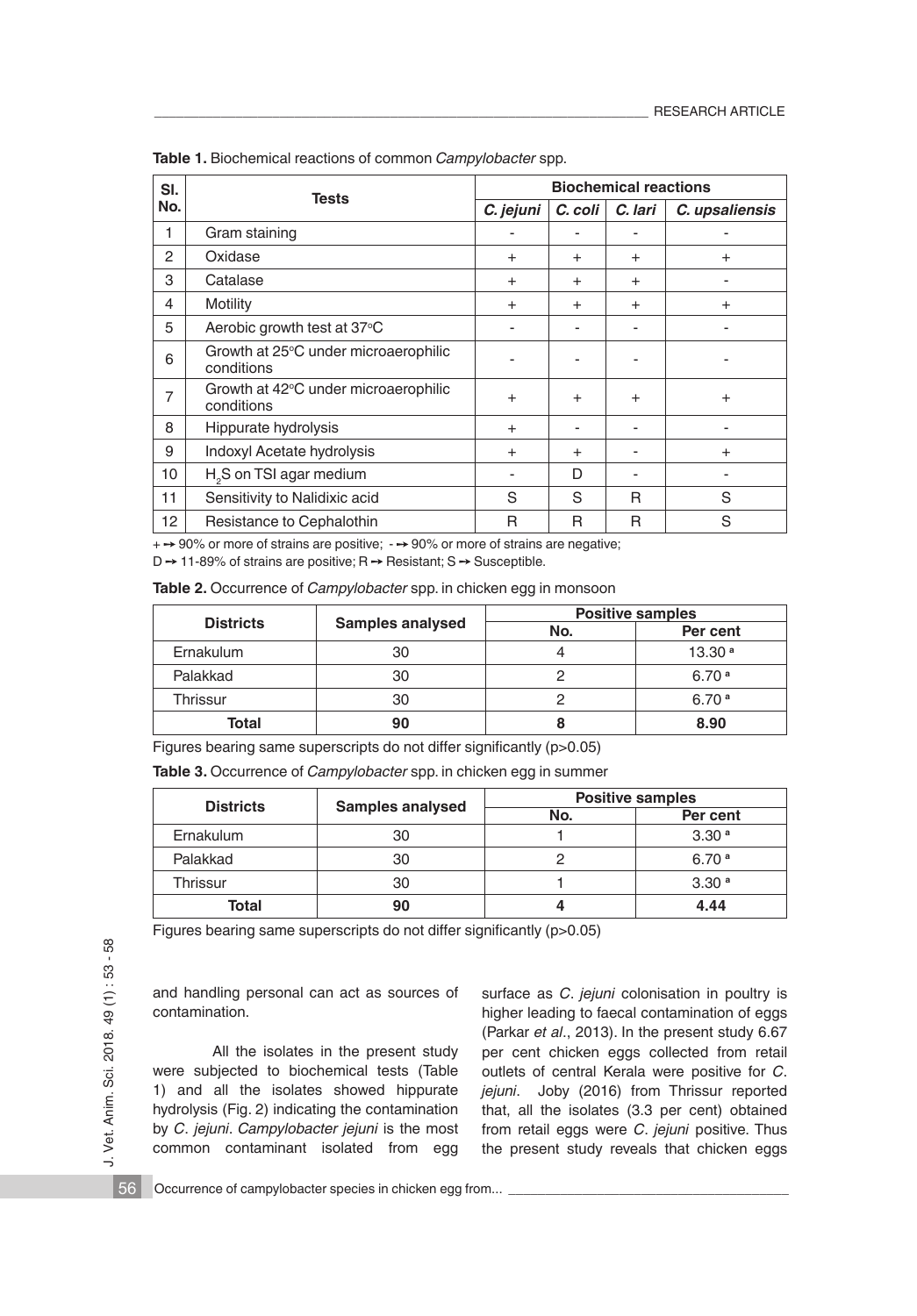from retail outlets can be a potential source of contamination by *C*. *jejuni*. Eggs reaching the retail markets should be properly washed in disinfectant solution at farm and should be stored under suitable conditions to prevent further contamination. An integrated approach of surveillance at both farm and retail outlets is necessary to reduce the contamination of eggs by *Campylobacter* spp. Effective surveillance of poultry, poultry products and humans is essential and forms part of the foundation of any consumer protection strategy.

## **Acknowledgement**

 The present work was carried out under the ICAR funded project 'Outreach Programme on Zoonotic Diseases'. The authors are thankful to the ICAR for supporting this research and providing the facilities. The corresponding author is also thankful to Head, Department of Veterinary Public health for availing the facilities of lab and the timely assistance and guidance.

## **References**

- Chon, J.W., Hyeon, J.Y., Yim, J.H., Kim, J.H., Song, K.Y. and Seo, K.H. 2012. Improvement of modified charcoalcefoperazone-deoxycholate agar by supplementation with a high concentration of polymyxin B for detection of *Campylobacter jejuni* and *C. coli* in chicken carcass rinses. *Appl. Environ. Microbiol*. **78**: 1624-1626.
- Evancho, G.M., Sveum, W.H., Moberg, L.J. and Frank, J.F. 2001. Microbiological monitoring of the food processing environment. In:Downes, F.P. and Ito, K. (eds.), *Compendium of Methods for the Microbiological Examination of*  Foods. (4<sup>th</sup> Ed.). American Public Health Association, Washington, D. C. pp. 25- 35.
- Joby, J.E. 2016. Occurrence of *Campylobacter* spp. in chicken egg production chain. *M*.*V*.*Sc* thesis, Kerala Veterinary and Animal Sciences University, Pookode, 64p.
- Jonaidi-Jafari, N., Khamesipour, F., Ranjbar, R. and Kheiri, R. 2016. Prevalence and antimicrobial resistance of Campylobacter species isolated from the avian eggs. *Food Control*. **70**: 35-40.
- Line, J.E. 2006. Influence of relative humidity on transmission of *Campylobacter jejuni* in broiler chickens. *Poult. Sci*. **85**:1145- 1150.
- Messelhausser, U., Tharigen, D., Elmer-Englhard, D., Bauer, H., Schreiner, H. and Höller, C. 2011. Occurrence of thermotolerant *Campylobacter* spp. on eggshells: a missing link for food-borne infections. *Appl. Environ. Microbiol.* **77**: 3896-3897.
- Modirrousta, S., Shapouri, R., Rezasoltani, S. and Molaabaszadeh, H. 2016. Prevalence of *Campylobacter* spp. and their Common Serotypes in 330 Cases of Red-meat, Chicken-meat and Egg-shell in Zanjan City, Iran. *Infect*. *Epidemiol*. *Med*. **2**: 8-10.
- Näther, G., Alter, T., Martin, A. and Ellerbroek, L. 2009. Analysis of risk factors for *Campylobacter* species infection in broiler flocks. *Poult. Sci*. **88**: 1299-1305.
- Parkar, S.F., Sachdev, D., Kamble, A., Suresh, G., Munot, H., Hanagal, D., Shouche, Y. and Kapadnis, B. 2013. Prevalence, seasonality and antibiotic susceptibility of thermophilic Campylobacters in caeca and carcasses of poultry birds in the live-bird market. *Afr. J. Microbiol. Res.* **7**: 2442-2453.
- Rahimi, E. and Tajbakhsh, E. 2008. Prevalence of *Campylobacter* species in poultry meat in the Esfahan city, Iran. *Bulg. J. Vet. Med*. **11**: 257-262.
- Renu, Yadav, A.S., Tripathi, V. and Singh, R.P. 2011. Seasonal effect on the shedding pattern of *Salmonella, Escherichia coli*  and *Campylobacter* in poultry. *J. Vet. Pub. Hlth.* **9**: 13 – 17.